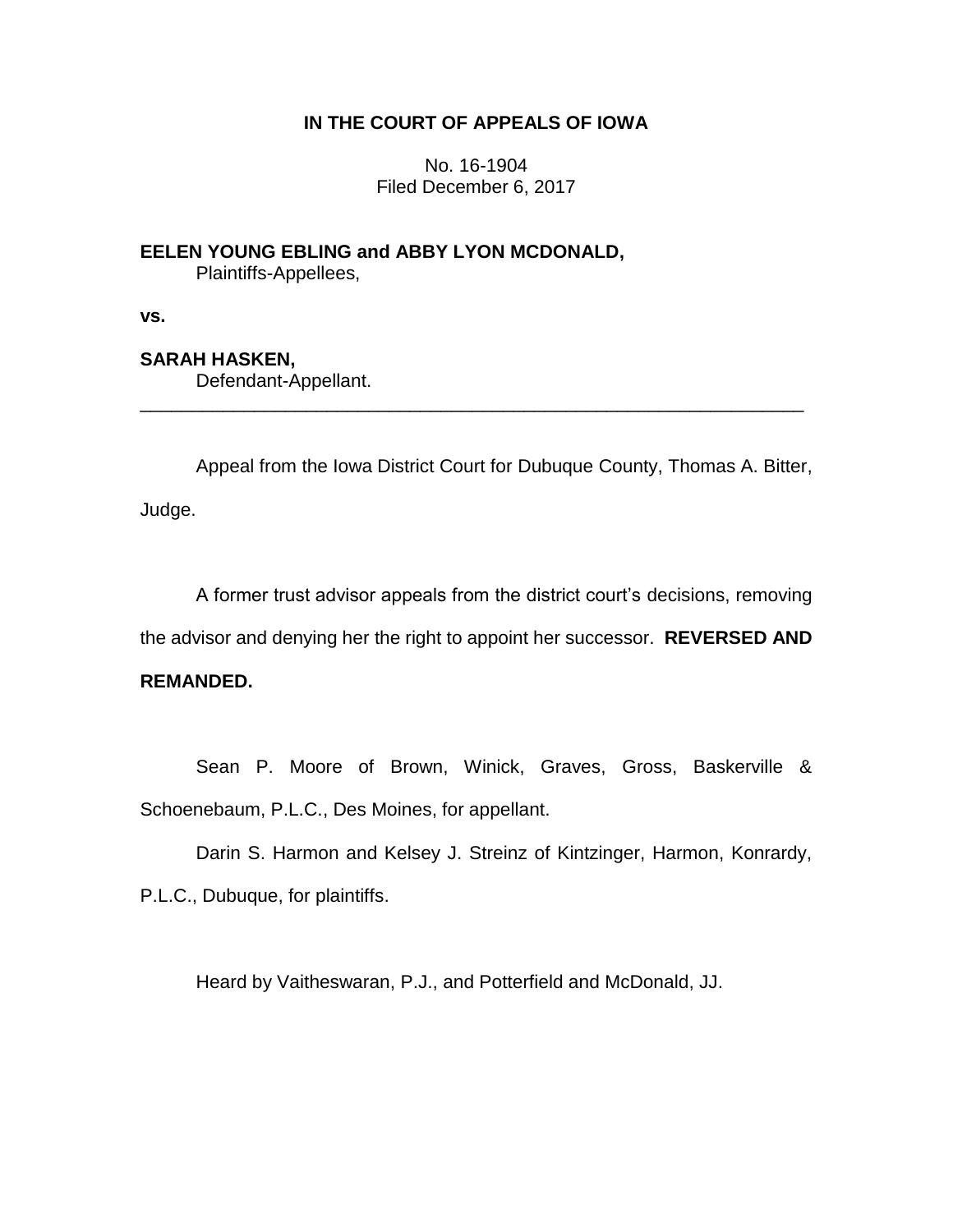### **POTTERFIELD, Judge.**

Sarah Hasken appeals from the district court's decisions, removing her as trust advisor and denying her the right to appoint her successor advisor. Hasken maintains both of the district court's decisions were in error. Specifically, Hasken claims her decision not to vote in one meeting and to "withhold" her vote at a second meeting did not constitute breaches of her fiduciary duty as a trust advisor, so the district court was wrong to remove her. In the alternative, she argues that if the court's decision to remove her stands, then she has the "inability" to serve and should be allowed to appoint her successor—as provided for in the trust instrument.

#### **I. Background Facts and Proceedings.**

The George L. McDonald Trust at issue was established in 1970 for the benefit of the plaintiffs, Eelen Young Ebling and Abby Lyon McDonald. Ebling and Abby McDonald, adult daughters of George L. McDonald, are the sole income beneficiaries of the trust. In the original action, there were a number of named defendants; all of the defendants except for Hasken are residuary beneficiaries of the trust. Only Hasken appealed the district court's rulings. The corpus of the trust is 1250 voting shares of A.Y. McDonald Industries, Inc. The trust instrument also establishes two trust advisors, each of whom vote one-half of the trust's shares. The trust advisors are fiduciaries, and "no advisor shall have any power or authority under any circumstance to act in a non-fiduciary capacity." At the time Ebling and Abby McDonald initiated this action, Sarah Hasken was one of the trust advisors and Robert McDonald was the other.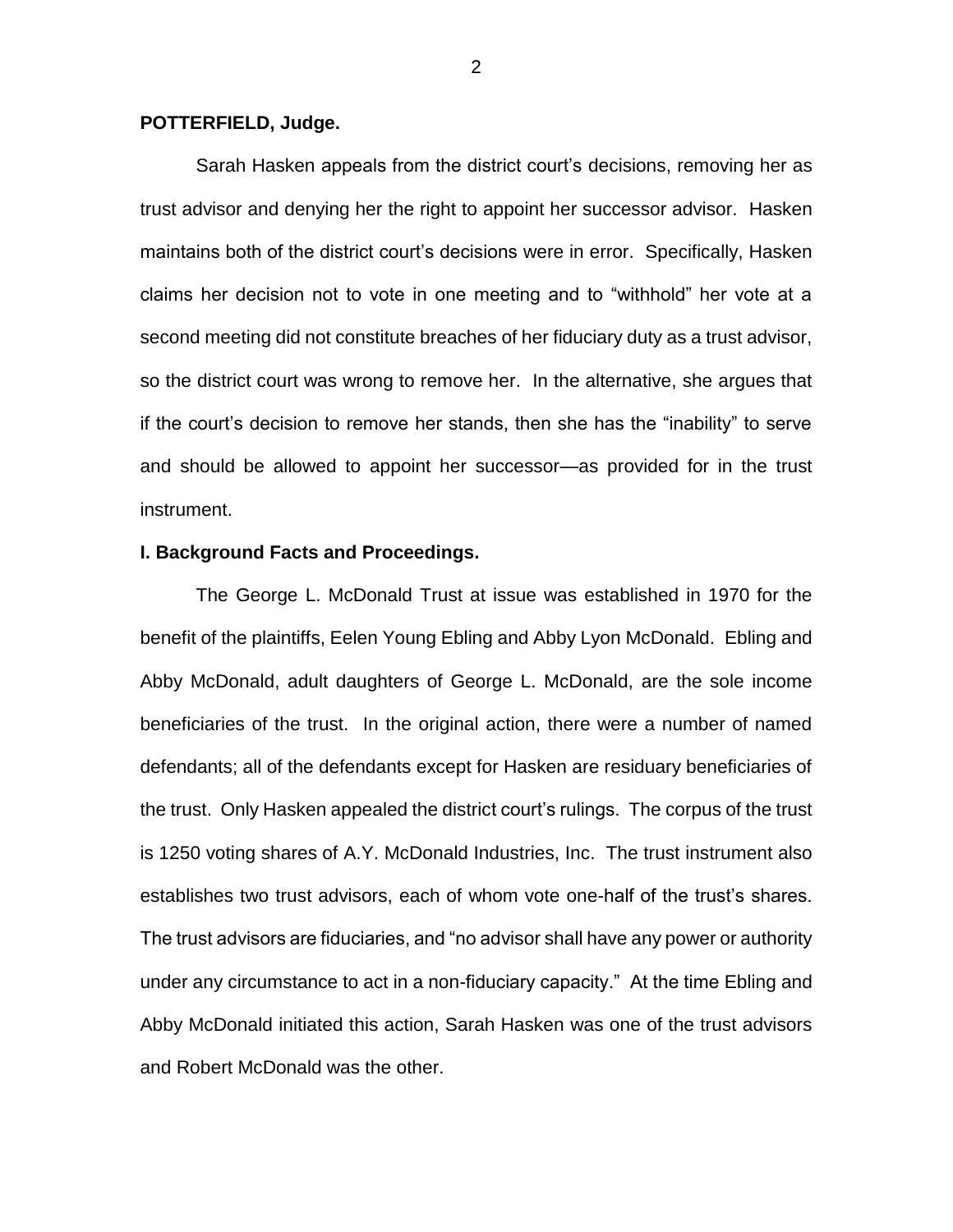As of August 2014, Hasken was the vice president of and a board member for A.Y. McDonald Industries, Inc., as well as being one of the trust advisors.

On August 21, Robert McDonald informed Hasken he was eliminating her position as an officer of A.Y. McDonald Industries.

In response, Hasken sent a letter to the other members of the board of directors, asking them to call a special meeting to consider the action and informing the board that she did not believe Robert McDonald or the executive committee had the authority, under the bylaws, to take such action.

Then, at a September 2014 board meeting, Robert McDonald and the board of directors removed Hasken from her position as vice president.

The day after she was removed as vice president, Hasken sent her fellow board of directors another letter. In it, she warned the board of her belief "that [her] purported termination as an officer of the company is a continuation of the efforts of the executive committee to subvert the authority of the board of directors and to marginalize the duly elected directors of the company." She also included two "other examples of the executive committee's improper actions."

The next month, Robert McDonald asked for Hasken's resignation from the board of directors; she refused to resign. At a December special meeting of the shareholders, Hasken was removed from the board. Hasken did not attend the meeting, and she did not vote the 625 shares entrusted to her as a trust advisor on the question of her removal from the board. The votes cast were sufficient to remove Hasken. In her memorandum of authorities, Hasken states:

As a result, since Hasken could not in good conscience vote for her own removal from the board and subsequent replacement with Ron [sic] McDonald's inexperienced sister, and since voting against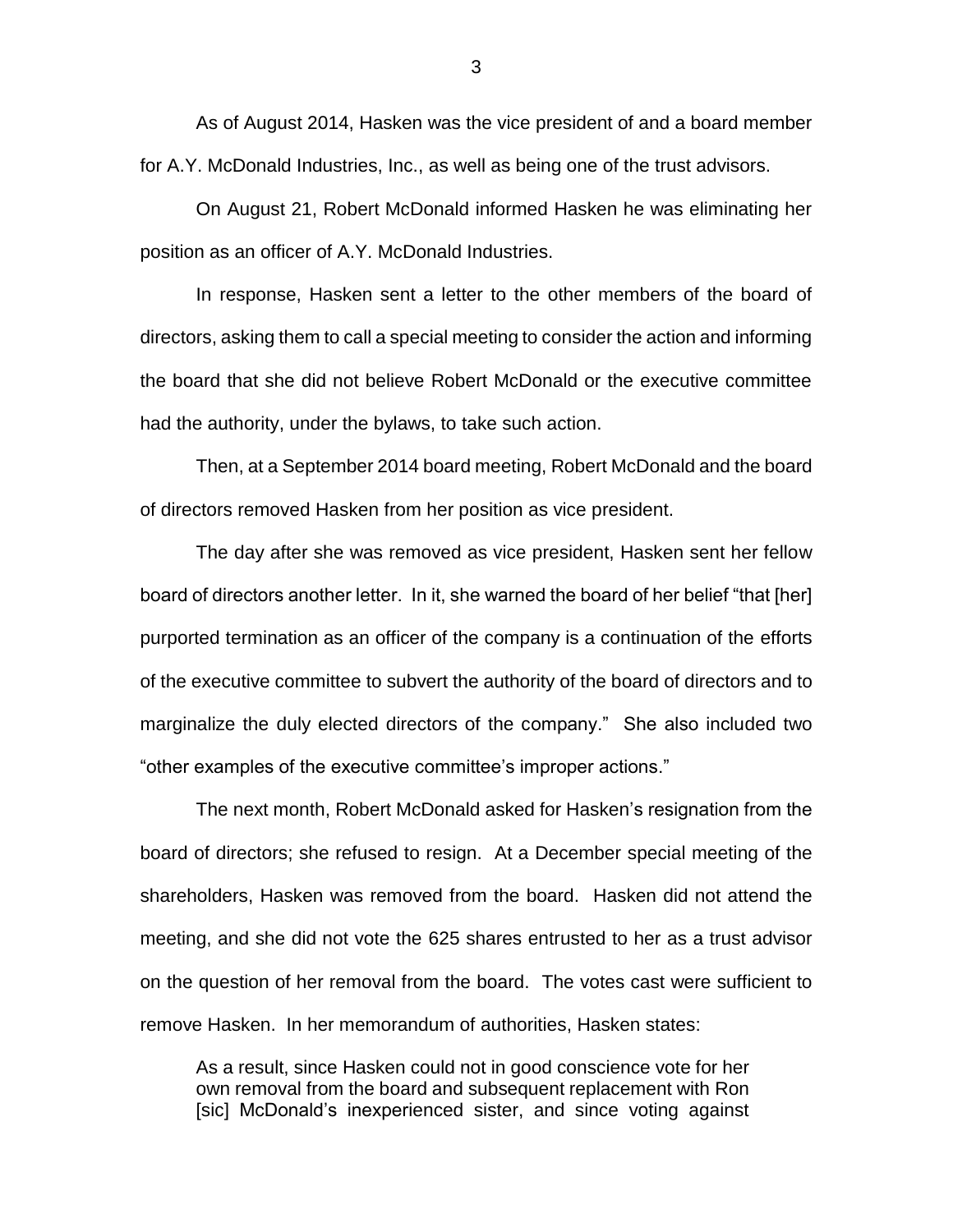those actions would have no-doubt led to accusations by Rob McDonald that voting 'no' created a conflict of interest, Hasken decided to withhold her vote upon advice of counsel in an abundance of caution since the outcome of the action was a foregone conclusion without her voting her shares.

In March 2015, at the annual shareholder's meeting, the shareholders were

asked to vote on the proposed slate of directors, which included Ebling but not

Hasken. Hasken attended the meeting, but she "withheld" her vote.

The same month, Ebling's attorney sent Hasken an email asking her to resign her position as trust advisor and appoint Ebling her successor. Hasken refused to resign as trust advisor, and Ebling and Abby McDonald then filed their action.

Their petition alleged Hasken

ha[d] failed to perform the duties of a trust advisor, been negligent in managing the voting shares of A.Y. McDonald Industries, Inc., made mistakes in judgment sufficiently serious so as to indicate that the removal of her as trust advisor is necessary to save the trust property, and breached her fiduciary duty thus jeopardizing the value of the trust property and the interests of the beneficiaries thereof.

Ebling and Abby McDonald also asked the court to appoint Ebling as the successor

trust advisor.

In February 2016, Ebling and Abby McDonald filed a motion for summary judgment. In their motion, the plaintiffs alleged that Hasken "acted under an impermissible conflict of interest" at the December 2014 special shareholders meeting when she did not attend the meeting and took no action with the 625 shares allotted to her as advisor. Ebling and Abby McDonald also asserted Hasken breached her duty on March 13, 2015, when the only agenda item was approving the slate of directors and Hasken "withheld" her vote. Ebling and Abby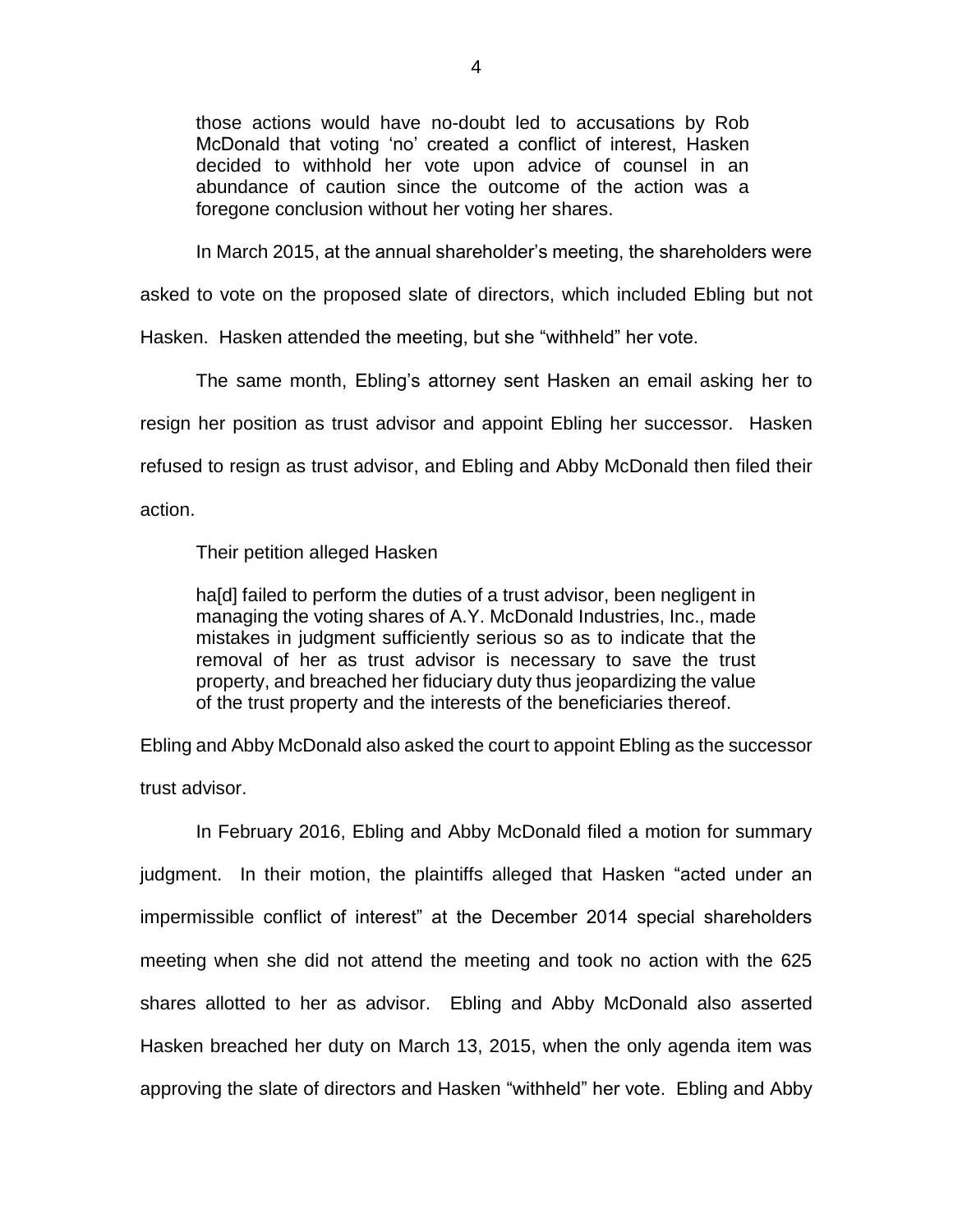McDonald maintained that because both votes impacted her individually, the only proper course of action for Hasken was to proxy her votes to a third party. Additionally, Ebling and Abby McDonald asked the court to appoint Ebling as the successor advisor to Hasken, noting that the trust instrument provides for the trust advisor to name their own successor "[i]n the event of the death, resignation, or inability" to serve; at the same time, Ebling and Abby McDonald argued that the court's removal of Hasken would not fall within either of three enumerated categories.

Hasken resisted the motion for summary judgment,<sup>1</sup> maintaining the trust instrument gave the trust advisor the right, but not the obligation, to vote one-half of the 1250 shares. She claimed her decisions not to vote and to withhold her vote did not implicate a fiduciary duty.

In May, the district court granted in part the plaintiffs' motion for summary judgment, ruling:

The facts here are not in dispute. The only dispute is whether Hasken's failure or refusal to vote constitutes a breach of her fiduciary duty. Hasken herself admits that there was a conflict of interests [when, in] her memorandum of authorities, she describes "an obvious appearance of conflict of interest." Perhaps the most fundamental duty of a trustee is to display complete loyalty to the interests of the beneficiaries and to exclude all self-interests. If the trustees's individual interest is interjected into trust matters, he or she cannot remain independent or uninterested. . . .

Hasken acted in her own self-interests, rather than putting the interests of the beneficiary first. . . . The undisputed facts demonstrate a conflict of interest and Hasken's decision to act on her own behalf, rather than to protect the interests of the beneficiaries. The plaintiffs' motion for summary judgment must be granted regarding the removal of Hasken as trust advisor.

 $\overline{a}$ 

<sup>1</sup> Hasken did not cross-move for summary judgment in her favor, and we consider the summary judgment record on the motion of Ebling and Abby McDonald.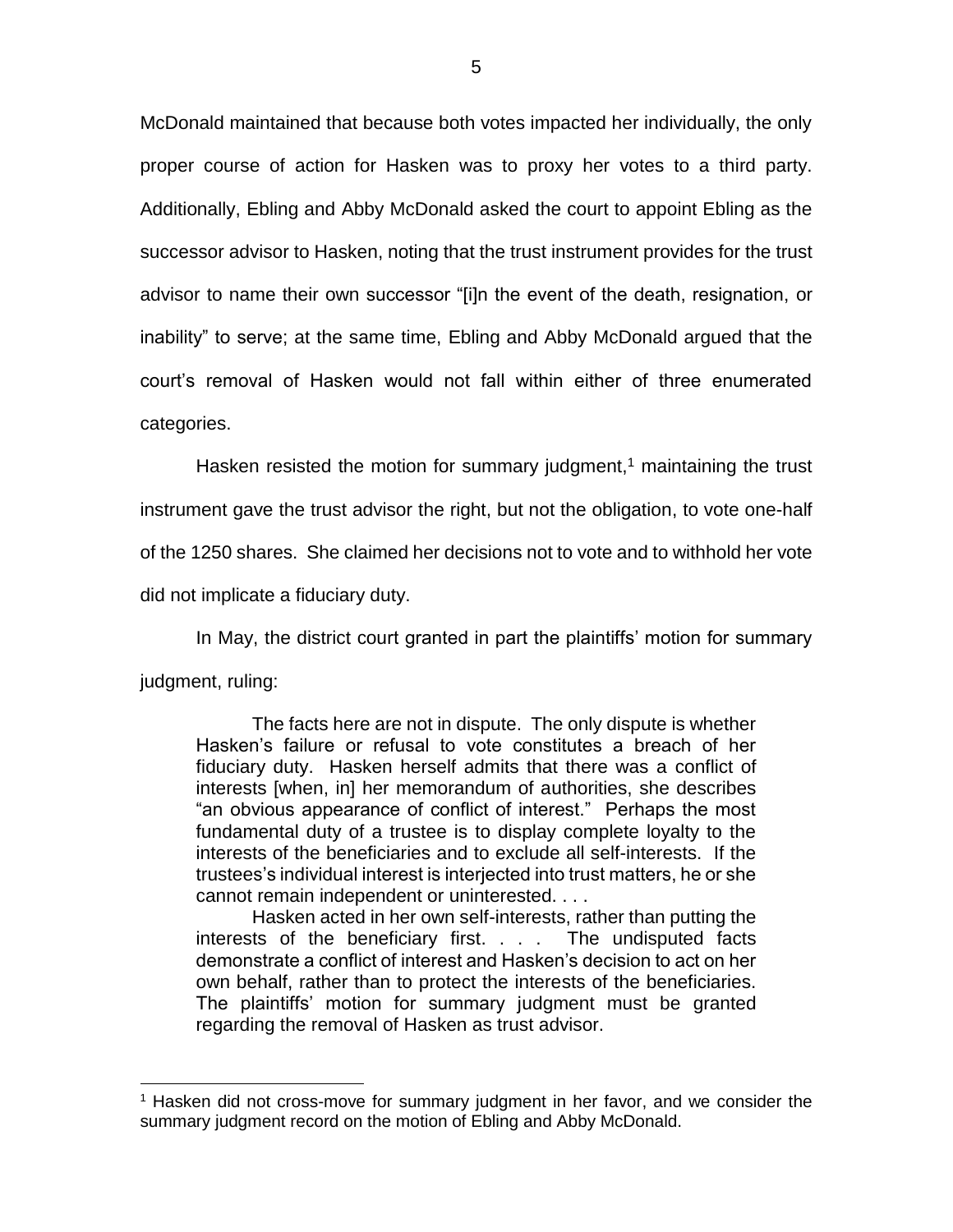(Citations omitted.) The court found there were genuine issues of material fact regarding whether Hasken was "unable to serve," within the meaning of the trust provision allowing a trust advisor to appoint their successor. Trial remained scheduled on the issue of appointing a successor trust advisor, but the issue was decided on briefs and argument.

In October, the district court issued a ruling. The court found persuasive Ebling and Abby McDonald's argument that the court's determining Hasken was "unfit" to serve was distinct from the trust instrument's provision allowing a trust advisor to appoint their successor when they are "unable" to serve. Ebling and Abby McDonald asserted Hasken was still "able" to serve, as evidenced by the fact she did so for a number of years and was still physically capable of doing so. In contrast, Hasken argued the language of the trust gave her the power to appoint her successor if she met the dictionary definition of inability, that is, "if she lacked the power, resources, or capacity to remain as trust advisor" and asserted the reason for her inability to serve was irrelevant. The court noted:

If Hasken had been removed because she misappropriated trust assets, it would be illogical to allow her to appoint her successor. . . .

Ms. Hasken is clearly "able" to serve as a Trust Advisor. She simply chose to put her own personal interests ahead of the interests of the trust (and the beneficiaries). She would be unable to serve if she became very seriously ill or suffered a debilitating cognitive injury. She would be unable to serve if she moved to a remote location where communication with the other Trust Advisor and the beneficiaries was not possible.

The court then officially appointed Ebling as trust advisor, on the basis that the second trust advisor was permitted to appoint the successor and Robert McDonald had proposed Ebling.

Hasken appeals.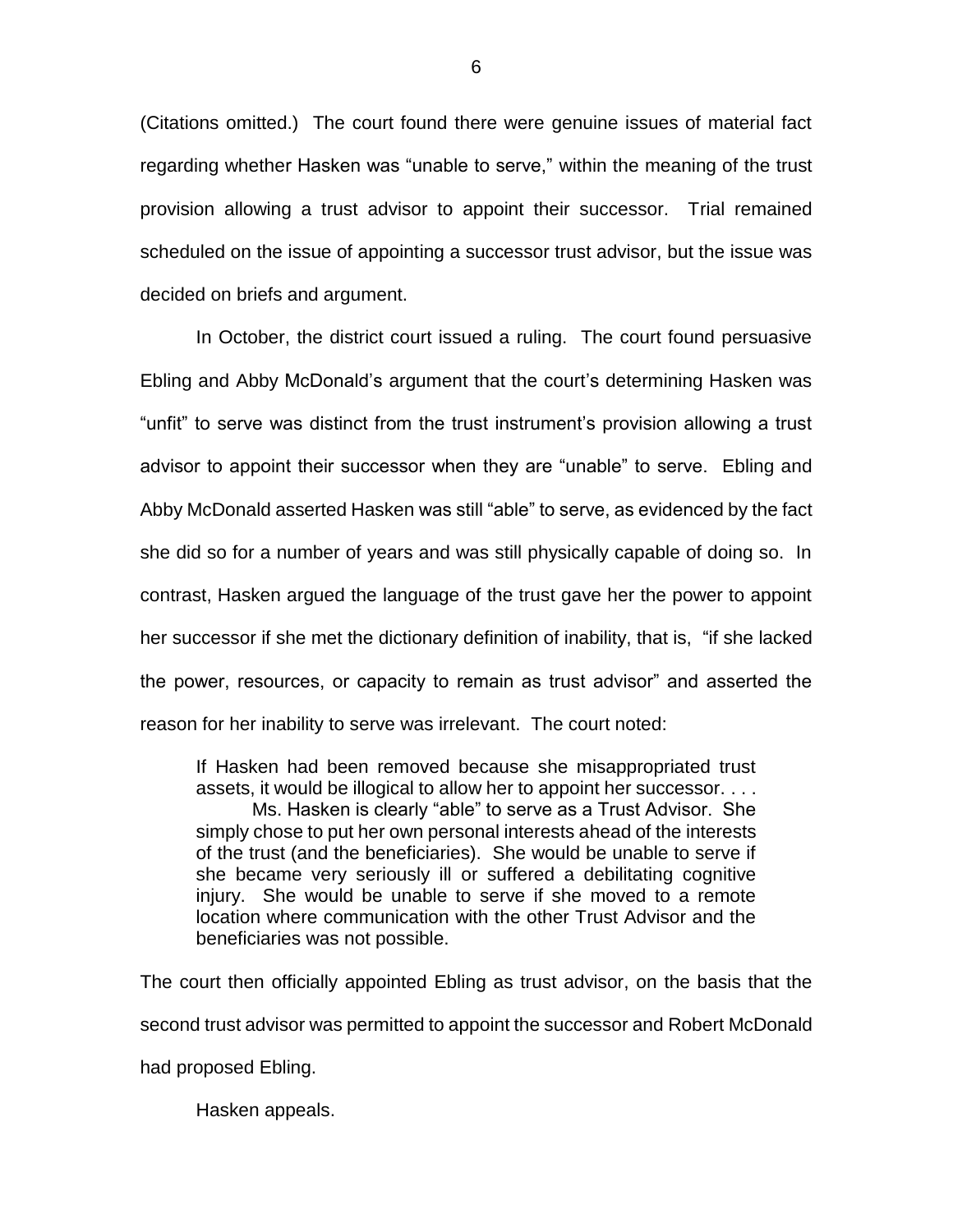### **II. Discussion.**

#### **A. Preliminary Matters.**

Although it is unclear from the record before us whether the district court originally had personal jurisdiction over Hasken, she did not file a motion challenging it, so any possible issue has been waived. *See* Iowa R. Civ. P. 1.421(1)(b) (stating that lack of personal jurisdiction is properly raised by a preanswer motion to dimiss), (4)(b) (providing the issue "shall be deemed waived" if not contained in a pre-answer motion).

Additionally, both parties agree that Illinois law controls in this case. Iowa Code section 633A.1108(2)(a) (2015) provides that "the meaning and effect of the terms of the trust . . . shall be determined by . . . the law of jurisdiction designated in the terms of the trust, on the condition that at the time the trust was created the designated jurisdiction had a substantial relationship to the trust." Though we apply Illinois law to the substantive questions involved in this appeal, we apply Iowa law to the procedural matters. *See Brooks v. Engel*, 207 N.W.2d 110, 113 (Iowa 1973) ("[P]rocedural matters and matters pertaining to the remedy to be applied must be determined by the law of the forum.").

We apply Iowa law to the procedural matters, and "[w]e review a ruling on a motion for summary judgment for correction of errors at law." *Otterberg v. Farm Bureau Mut. Ins. Co.*, 696 N.W.2d 24, 27 (Iowa 2005). "[W]e view the record in the light most favorable to the nonmoving party and allow that party all reasonable inferences that can be drawn from the record." *Wernimont v. Wernimont*, 686 N.W.2d 186, 189 (Iowa 2004).

#### **B. Removal.**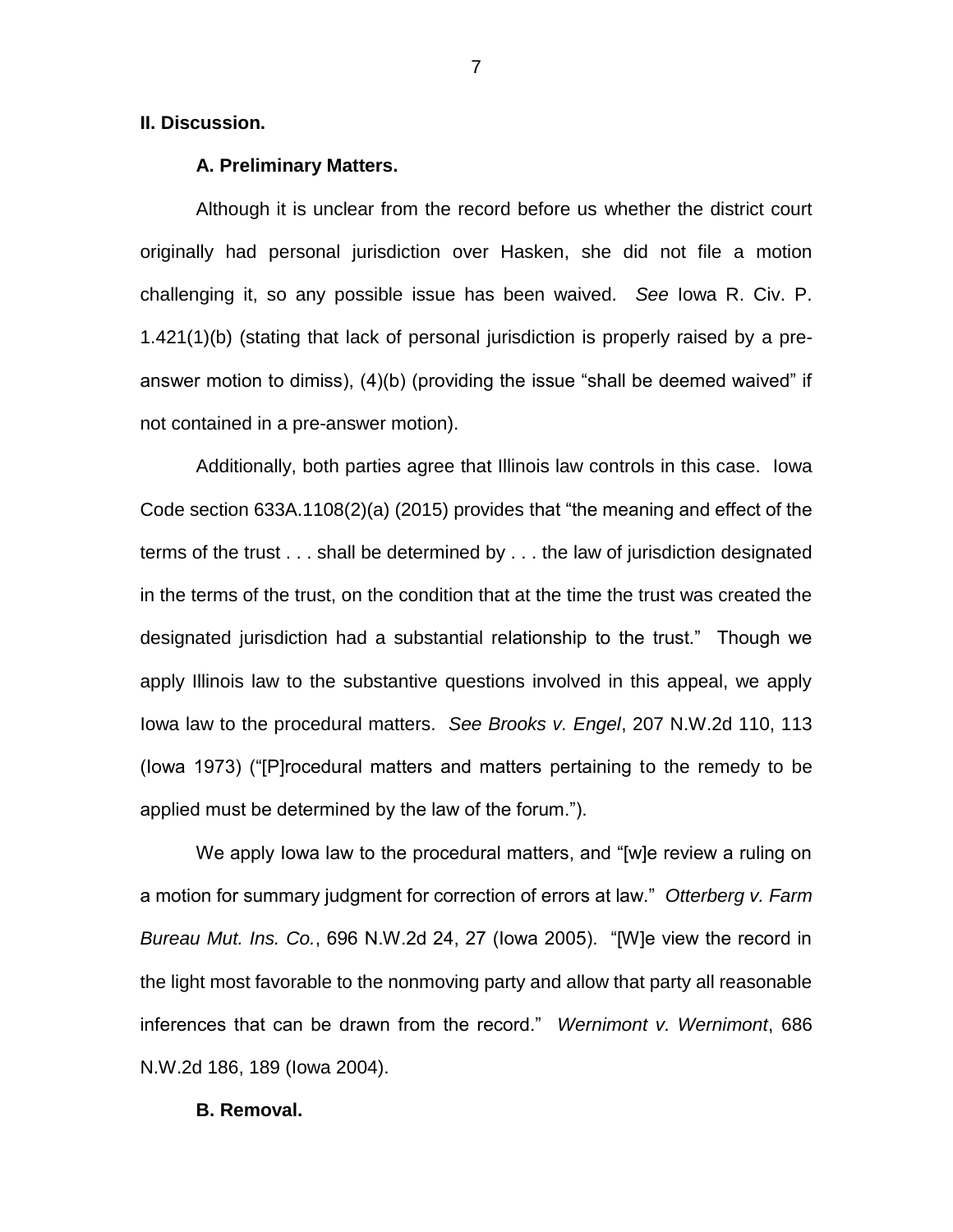Hasken maintains the district court erred when it removed her as trust advisor. She claims she had no fiduciary duty to vote the trust's shares. Alternatively, she maintains that even if she breached a duty when she took no action with the trust shares, she should not have been removed because there was no harm or damages to Ebling and Abby McDonald. Ebling and Abby McDonald respond that it was not the omission of voting that constituted a breach of fiduciary duty but rather that Hasken's decision not to vote at the December 2014 shareholders meeting was made in her own self-interest rather than in theirs. They also assert that they need not establish they suffered damages in order to have Hasken removed as trust advisor.

We consider the parties' second argument first. In an action for breach of fiduciary duty, the plaintiffs have the burden to prove: "(1) a fiduciary duty on the part of the defendant, (2) a breach of that duty, (3) an injury, and (4) a proximate cause between the breach and the injury." *Janowiak v. Tiesi*, 932 N.E.2d 569, 583 (Ill. App. Ct. 2010). But the plaintiffs did not plead an action for a breach of fiduciary duty. Rather, they asked for the removal of a trust advisor, which is similar to the removal of a trustee.

The court has "inherent power" "to remove a trustee for breach of trust, misconduct or disregard of fiduciary duties." *Altschuler v. Chicago City Bank & Trust Co.*, 43 N.E.2d 673, 676 (Ill. 1942), *rev'd in part on other grounds by Yedor v. Chicago City Bank & Trust Co.*, 44 N.E.2d 604, 606 (Ill. 1942). And "the remedy for a breach of trust or failure to perform a duty by the trustee is [her] removal and the appointment of a new one." *Id.* However, under Illinois law, where it is the settlor's intent to have trustees who are officers or employees, the general fiduciary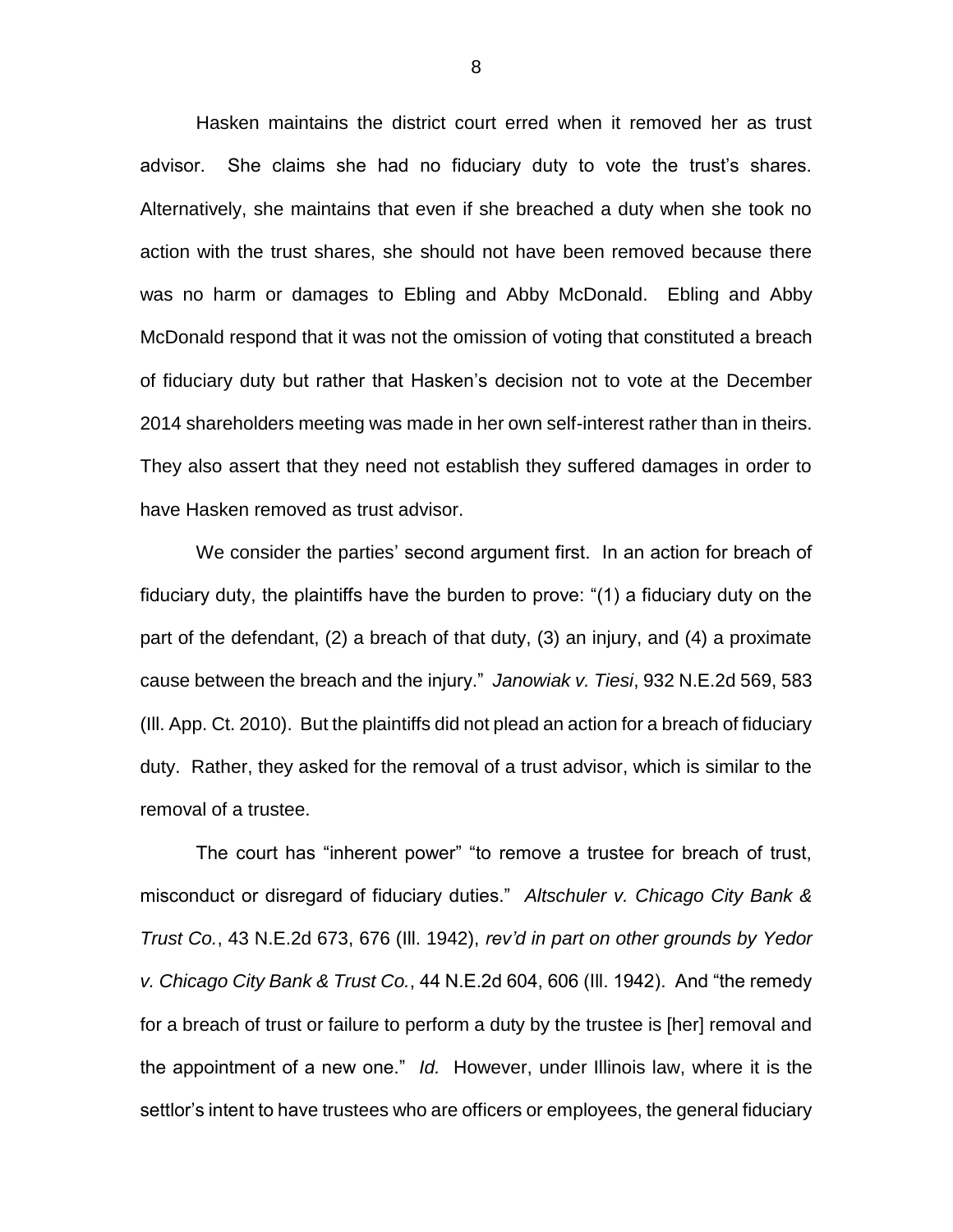rules are modified. *See Tankersley v. Albright*, 374 F.Supp. 538, 543 (N.D. Ill. 1974), *rev'd on other grounds*, 514 F.2d 956 (7th Cir. 1975).

It is a common situation, for a testator who owns what he deems a good business, to include it in a trust and to appoint as one of the trustees, an officer or employee who is familiar with the business. His reasons are too patent to require comment. [The testator] chose among his trustees, two men who had been officers of the company since it was originally incorporated. It would be a strange rule of law to hold that the trustees were guilty of bad faith, self-dealing, or other improper conduct if they failed to resign their corporate positions, and thus discontinue the very reason for their selection.

*Id.* (alteration in original) (citation omitted). Where the testator, the trust document, or historical practice in administration of the trust shows the trustee—or in this case the trust advisor—is an active member of the company, the court will not interfere on the basis of conflicts of interest unless the trustee's act constitutes fraud, bad faith, dishonesty, or an abuse of discretion. *Id.* "It is well established that a trustee may occupy conflicting positions in handling the trust where the trust instrument contemplates, creates, or sanctions the conflict of interest." *Dick v. Peoples Mid-Illinois Corp.*, 609 N.E.2d 997, 1002 (Ill. App. Ct. 1993). "The creator of the trust can waive the rule of undivided loyalty by expressly conferring upon the trustee the power to act in a dual capacity, or he can waive the rule by implication where he knowingly places the trustee in a position which might conflict with the interest of the beneficiaries." *Id.* 

Whether this modified standard is applicable here should be resolved during the process of trial. Arguably, the trust document specifically contemplates potential conflicts of interest because the trust advisor is contemplated to be part of the company. Paragraph 6 of the trust document provides "Nothing in this paragraph 6 shall be construed as imposing on any advisor at any time acting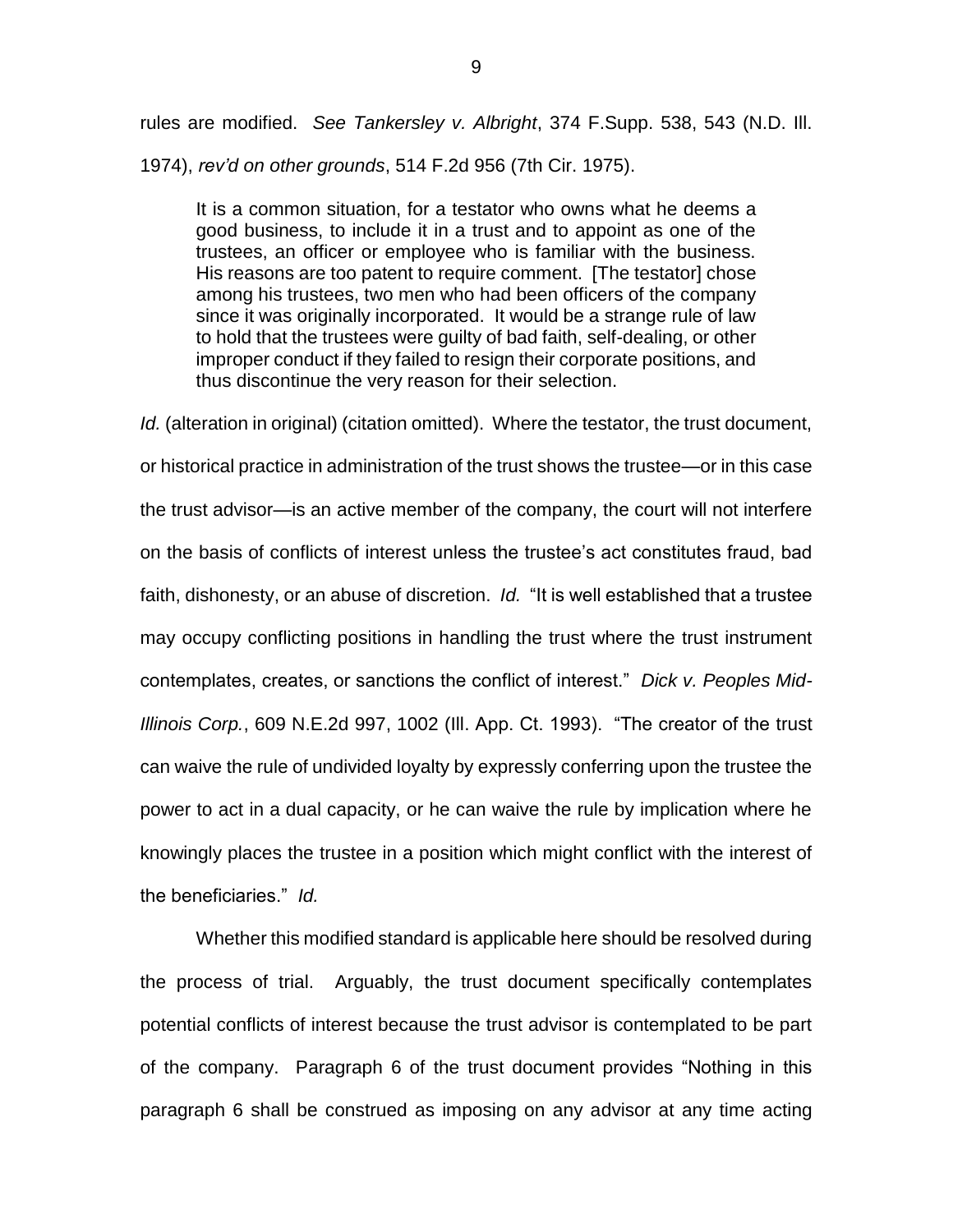hereunder any other additional obligation or liabilities with respect to his actions or non-actions as a director, officer, employee, or stockholder" of the company. In addition, the summary judgment record shows it has been a practice for the advisor to be actively employed by and involved in the management of the company. However*,* the trust instrument states, "The status of the advisor from time to time acting hereunder shall be that of a fiduciary and no advisor shall have any power or authority under any circumstances to act in a nonfiduciary capacity."

Even if a conflict of interest was not contemplated under the circumstances, the district court erred in granting summary judgment. "Generally, a trustee owes a fiduciary duty to a trust's beneficiaries and is obligated to carry out the trust according to its terms and to act with the highest degree of fidelity and utmost good faith." *Faville v. Burns*, 960 N.E.2d 99, 109 (Ill. App. Ct. 2011). "Further, a trustee owes a fiduciary duty to serve the interests of the beneficiaries with total loyalty, excluding all self-interests, and is prohibited from dealing with the trust's benefit for his [or her] own individual benefit." *Id.* 

The district court concluded Hasken admitted there was a conflict of interest—as a matter of law—in its ruling to remove her as trust advisor. We disagree; as the court correctly quoted, Hasken admitted there was "an obvious *appearance* of conflict of interest." (Emphasis added.) In fact, she chose not to act at the December 2014 special board meeting—on the advice of counsel—in order to avoid such an appearance of conflict.

Viewing the evidence in the light most favorable to Hasken, there is a genuine issue of material fact whether Hasken's decision not to vote the shares allotted to her as trust advisor resulted in a conflict of interest. First, nothing in the

10